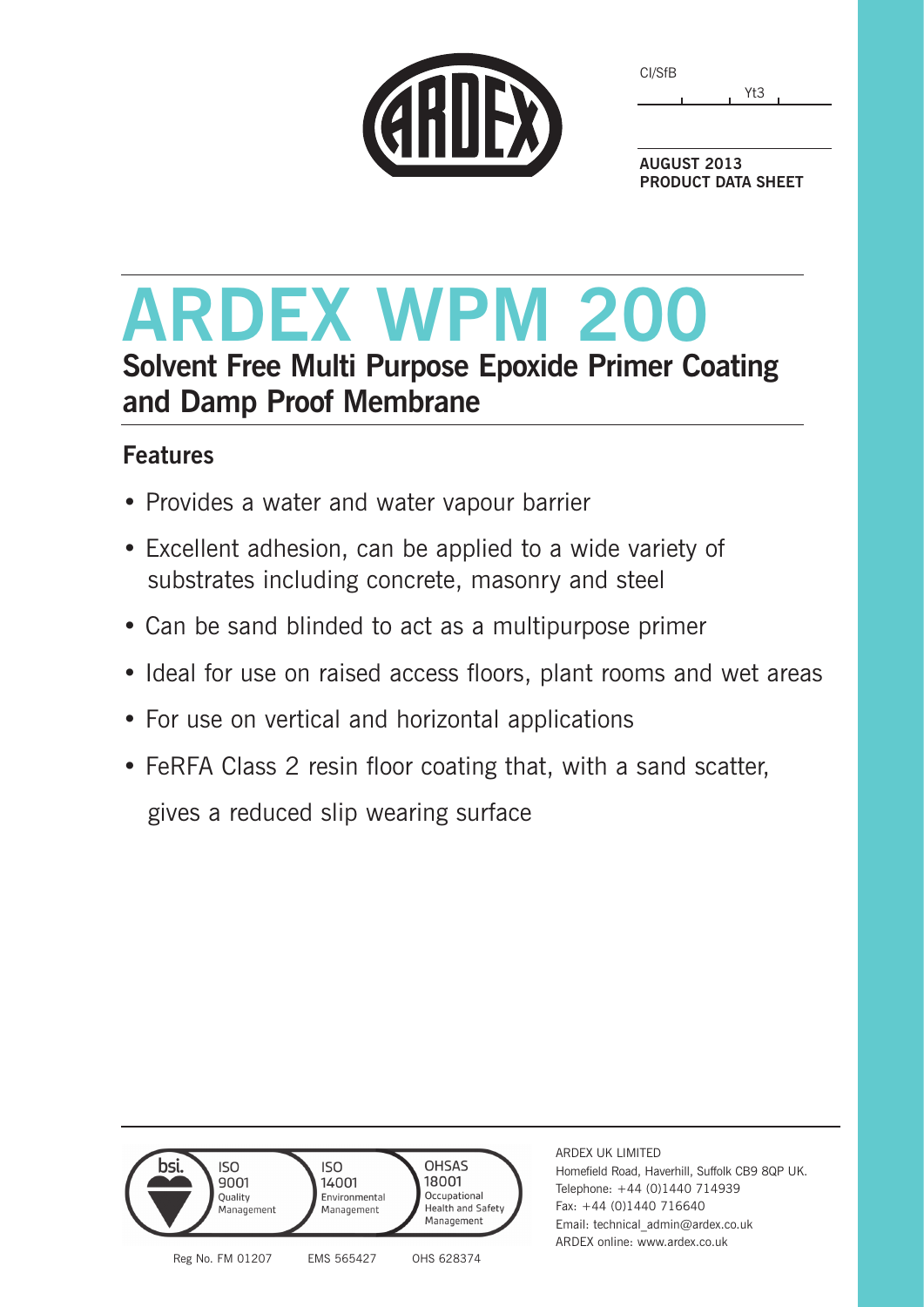## **ARDEX WPM 200**

### **Solvent Free Multi Purpose Epoxide Primer Coating and Damp Proof Membrane**

#### **USE**

ARDEX WPM 200 has been specifically developed to provide a water and water vapour barrier, or priming layer to concrete, screeded, rendered or masonry surfaces, steel and other vertical as well as horizontal hard surfaces.

ARDEX WPM 200 is ideal for use on raised access floors, ground floor slabs, swimming pool surrounds and shower areas, plant rooms, sewage plants and marine applications. When dressed with a suitable aggregate it will provide a reduced slip wearing surface for pedestrian traffic, or when sand blinded used as a waterproof key for tile bedding or renders.

**NOTE:** ARDEX WPM 200 is not suitable for use in contact with potable water.

#### **DESCRIPTION**

ARDEX WPM 200 is a solvent free, low viscosity, two component, polymer modified epoxy coating. After hardening ARDEX WPM 200 produces a membrane with high inherent strength and excellent bond to appropriate substrates, including very damp concrete and screeds. ARDEX WPM 200 accommodates hygrometer readings up to 98% RH and has excellent resistance to water, grease, oil, aqueous salt solution, and spillages of a range of dilute mineral and organic acids and organic liquids and solutions.

#### **SUBSTRATE PREPARATION**

The surface to be coated must be hard, sound and free of dust, laitance, dirt and other barrier materials such as paint, lime coatings, plaster and adhesive residues. Any existing renders, screeds or levelling/smoothing compounds not resistant to moisture must also be removed. Use ARDEX DGR degreaser to remove polish, wax, grease, oil and similar contaminating substances, followed by thorough mechanical preparation. Concrete curing agents, admixtures and surface hardeners and the residues of these products can impair adhesion. Where doubt exists or the compatibility is unknown, a trial adhesion test with the ARDEX WPM 200 Waterproof Tanking System should be carried out before work commences. Please consult the ARDEX Technical Services Department.

Any incompatible curing agents, admixtures, surface hardeners or other surface contamination should be removed by scabbling, grinding, or shot blasting, as appropriate. ARDEX WPM 200 Waterproof Tanking System must not be used over a sub-floor containing underfloor heating.

Steel should be suitably mechanically prepared back to bright steel e.g.  $S \land 2\frac{1}{2}$ . In wet locations the steel must be protected with a suitable anticorrosion primer.

#### **MOVEMENT JOINTS**

Any joints or cracks in the substrate subject to movement, such as structural movement joints, must not be bridged with ARDEX WPM 200. These joints must be treated with a flexible impervious jointing system and be carried through construction joints to the surface finish, and corners should incorporate ARDEX Flexible Jointing and Reinforcing Tape.

#### **MIXING**

The individual components of ARDEX WPM 200 should be thoroughly stirred before being mixed together. The entire contents of the hardener container (Component B) should be poured into the resin container (Component A) and the two materials mixed thoroughly for at least 3 minutes using a heavy duty slow speed drill and spiral paddle. Some of the mixed components should be reintroduced back into the hardener container in order to activate any residue and then poured back into the larger mixing vessel and re-mixed for 30 seconds. Mixing in this way will ensure product consistency and that any resin that remains in the containers after application will cure to allow for easier waste disposal.

**NOTE:** Once mixed, ARDEX WPM 200 will generate heat and lose working time if it is left in the mixing container or otherwise kept in bulk.

Therefore ARDEX WPM 200 should be poured directly into a roller tray and distributed without delay to the prepared surface using a brush or short/ medium pile roller. Ensure that the entire surface is coated and that 'ponding' of the material does not occur. If applying to a floor using a trowel ARDEX WPM 200 can be poured directly onto the floor. Do not use below 5°C. Do not add thinners or solvents.

#### **APPLICATION**

For floors, apply an even coat of the mixed ARDEX WPM 200 by means of an appropriate notch trowel such as a 1.5mm x 5mm V shaped notched trowel. Whilst the ARDEX WPM 200 is still wet, the serration ridges should be flattened out with a long handled short pile paint roller, initially pre-wetted with the mixed ARDEX WPM 200.

For walls apply using a brush or short/medium pile roller. The thickness of application should not be less than 200 microns per coat, this can be checked using a wet film thickness gauge. Coverage of 4m²/kg should not be exceeded.

Coverage rates will be reduced by rough, porous substrates; pre-smoothing with ARDITEX, ARDITEX NA, ARDEX K301, ARDEX S 21 or AM 100 is recommended to aid application and improve yield. Masonry joints and uneven walls should be levelled using ARDEX AM 100. It is essential that the applied ARDEX WPM 200 is continuous and free from pinholes or cavities; otherwise an additional application will be necessary. Allow to cure between coats. The second coat can usually be applied approximately 8 hours after the first one.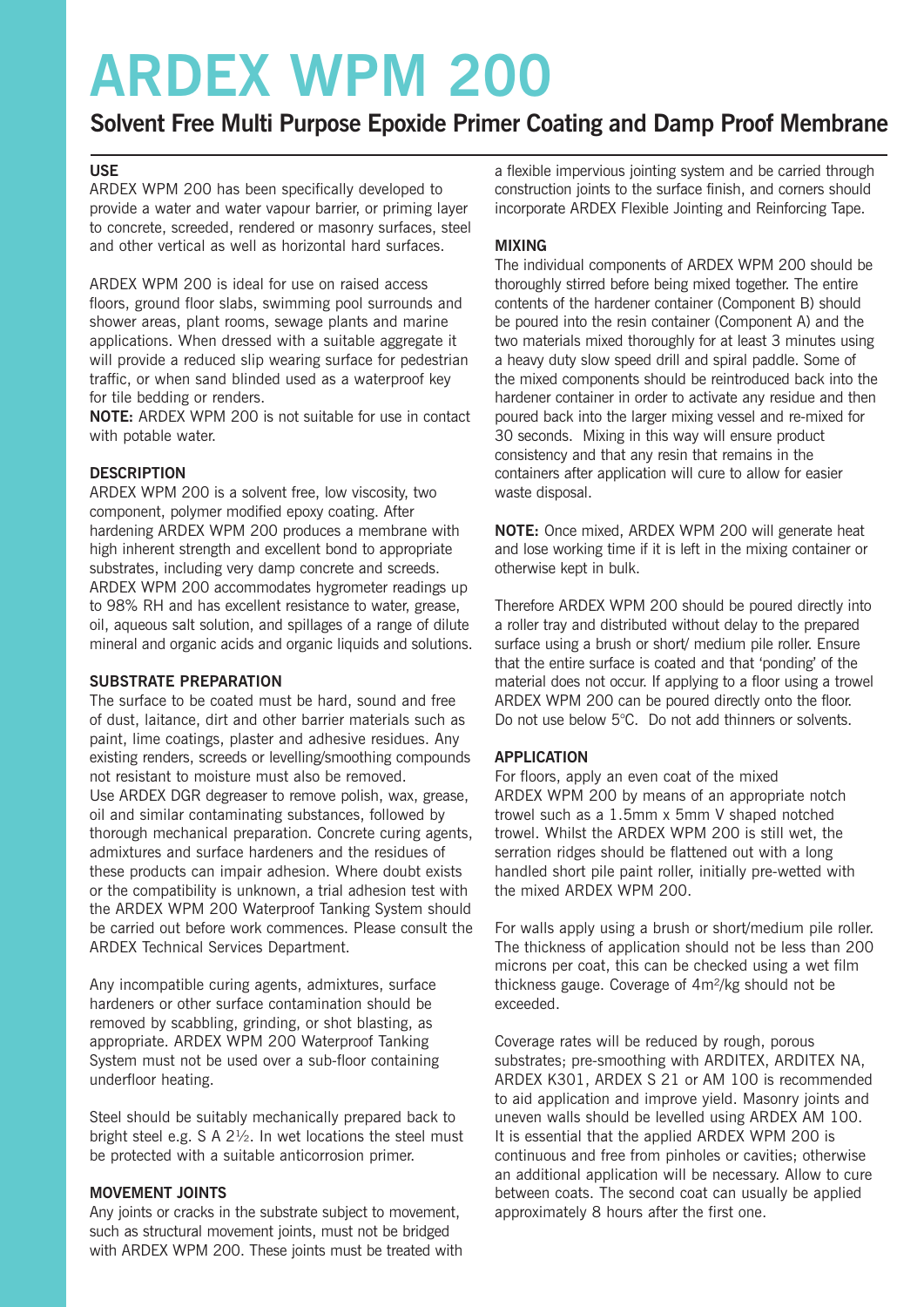# **ARDEX WPM 200**

### **Solvent Free Multi Purpose Epoxide Primer Coating and Damp Proof Membrane**

#### **INSTALLING SUBSEQUENT FINISHES** *Latex Underlayment (ARDITEX /ARDITEX NA)*

- 1) Apply an even continuous coat of mixed ARDEX WPM 200 as per application instructions and allow to cure, usually 8 hours at 20°C.
- 2) Apply a second coat of ARDEX WPM 200 as above, but at right angles to the first coat and allow to cure, usually 8 hours at 20°C.
- 3) Apply ARDITEX, ARDITEX NA or ARDITEX RS PLUS smoothing compound to a minimum depth of 3mm, maximum 6mm to the cured ARDEX WPM 200, and allow to dry. Ensure ARDITEX is applied within 48 hours otherwise apply ARDEX P 82 Primer to the ARDEX WPM 200.

**NOTE:** If the sub-floor is not sufficiently smooth, pre-levelling can be undertaken with either ARDITEX or ARDITEX NA.

#### *Self-levelling Underlayment (ARDEX Underlayments)*

- 1) Apply an even continuous coat of mixed ARDEX WPM 200 as per application instructions and allow to cure, usually 8 hours at 20°C.
- 2) Apply a second coat of ARDEX WPM 200, but at right angles to the first coat and allow to cure, usually 8 hours at 20°C.
- 3) Prime the cured ARDEX WPM 200 with ARDEX P 82 Primer (consult Priming and Preparation data sheet) and allow to dry.
- 4) Apply the required ARDEX Levelling/Smoothing Compound to a minimum depth of 3mm, maximum 6mm, and allow to dry.

**NOTE:** If the sub-floor is not sufficiently smooth, pre-levelling can be undertaken with either ARDEX S 21 or ARDEX K 301.

#### *Installing a Bonded Rapid Dry Screed*

- 1) Mechanically prepare the concrete slab to expose a clean, sound surface.
- 2) Apply an even continuous coat of mixed ARDEX WPM as per application instructions and allow to cure, usually 8 hours at 20°C.
- 3) Apply a second coat of ARDEX WPM 200 as above, but at right angles to the first coat. Whilst still tacky, blind with 600 micron silica sand or ARDEX Fine Aggregate and allow to cure.

**NOTE:** Apply sufficient sand to give a key free from resin. Remove excess sand by vacuum cleaner when cured.

4) Apply a bonded ARDEX A 35 Rapid Setting and Ultra Rapid Drying screed (consult the product data sheet).

#### *Tiling*

- 1) Mechanically prepare the substrate to expose a clean, sound surface.
- 2) Apply an even continuous coat of mixed ARDEX WPM 200 as per application instructions and allow to cure, usually 8 hours at 20°C.
- 3) Apply a second coat of ARDEX WPM 200 as above, but

at right angles to the first coat. Whilst still tacky, blind with 600 micron dry silica sand or ARDEX Fine Aggregate and allow to cure.

**NOTE:** Apply sufficient sand to give a key free from resin. Remove excess sand by vacuum cleaner when cured.

4) Tile using an ARDEX cement-based tile adhesive suitable for the tiling application and tile size.

#### **COVERAGE**

Approximately 4.8m²/ltr (4m²/kg) e.g. when mixed a 5 litre unit will cover approximately 24m² per coat at 200 microns, and a 20 litre unit will cover approximately 96m² per coat at 200 microns.

#### **PACKAGING**

ARDEX WPM 200 is supplied in pre-gauged metal containers.The hardener (Component B) is in the small container and the resin (Component A) is in the large container with room to mix in the hardener (Component B)

#### **STORAGE AND SHELF LIFE**

Store in dry conditions. ARDEX WPM 200 has a storage life of not less than 12 months in the original unopened containers.

#### **CLEANING TOOLS**

All tools should be cleaned using ARDEX Tool Cleaner before the ARDEX WPM 200 cures.

#### **PRECAUTIONS**

The hardener which contains 4,4' - isopropylidenediphenol and amines is classified as corrosive and the epoxy resin which contains bisphenol A/F–epichlorhydrin, can be irritating to the eyes and skin, and may cause sensitisation by contact.

They are considered harmful in contact with the skin and if swallowed. During mixing and application the following precautions should be observed: ensure adequate ventilation and avoid contact of the material with the eyes, nasal passages, mouth and unprotected skin. Avoid contact with the hands by wearing protective gloves and by using a suitable barrier cream. In case of contact with the eyes, rinse immediately with plenty of water and seek medical advice and after contact with the skin wash immediately with plenty of soap and water (do not use solvents).

Prolonged contact with the skin should be avoided, especially where the user has an allergic reaction to epoxide materials. Always wear gloves and eye/face protection as necessary. Observe personal hygiene, particularly washing the hands after work has been completed or at any interruption whilst work is in progress. Care should be taken when removing gloves to avoid contaminating the insides. In case of accidents seek medical advice.

Consult the relevant health and safety data sheets for full information.